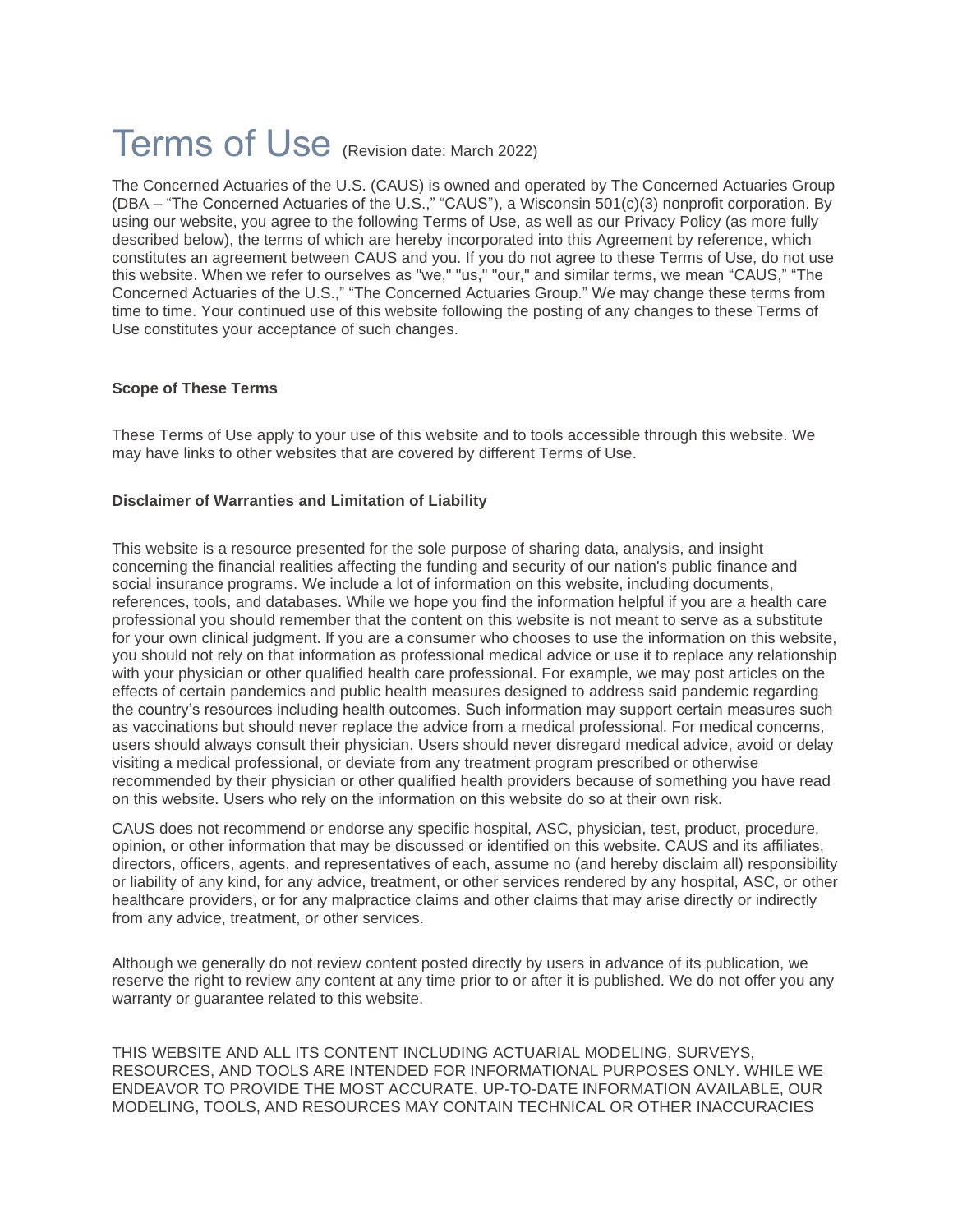OR TYPOGRAPHICAL ERRORS AND MAY BE CHANGED OR UPDATED WITHOUT NOTICE. NEITHER CAUS NOR ITS AGENTS, AFFILIATES, DIRECTORS, OFFICERS, AND REPRESENTATIVES OF EACH WILL HAVE ANY RESPONSIBILITY AND WILL BEAR NO LIABILITY WHATSOEVER WITH REGARD TO REPLACING, UPLOADING, OR CORRECTING ANY ANALYSIS, MODELING, OR SURVEY RESULTS ONCE RELEASED. YOU ACKNOWLEDGE AND AGREE THAT, SINCE CAUS RELIES ON INFORMATION AND DATA PROVIDED BY THIRD PARTIES, IT IS REASONABLE THAT CERTAIN RESULTS, RATINGS, AND ANY SERVICES PROVIDED UNDER THIS AGREEMENT BE, AND THEY ARE, "AS IS," "AS AVAILABLE," AND "WITH ALL FAULTS."

CAUS AND ITS AGENT DISCLAIM ANY AND ALL WARRANTIES, EXPRESS OR IMPLIED, INCLUDING ANY WARRANTY OF TITLE, NON-INFRINGEMENT, FITNESS FOR A PARTICULAR PURPOSE, MERCHANTABILITY, OR ARISING OUT OF ANY COURSE OF DEALING. WE DO NOT WARRANT OR GUARANTEE THE ACCURACY, COMPLETENESS, CORRECTNESS, TIMELINESS, OR USEFULNESS OF ANY INFORMATION, PRODUCTS, SERVICES, MERCHANDISE, OR OTHER MATERIAL PROVIDED THROUGH THIS WEBSITE OR ON THE INTERNET GENERALLY. WE MAKE NO WARRANTY OR GUARANTEE THAT THE SERVICE WILL BE UNINTERRUPTED, TIMELY, SECURE, OR ERROR-FREE. IN NO EVENT WILL WE BE LIABLE TO YOU OR ANYONE ELSE FOR ANY DECISION MADE OR ACTION TAKEN BY YOU OR ANYONE ELSE IN RELIANCE UPON THE INFORMATION CONTAINED IN OR PROVIDED THROUGH THIS WEBSITE.

TO THE FULL EXTENT PERMITTED BY LAW, NEITHER CAUS NOR ITS AFFILIATES WILL BE LIABLE FOR ANY DAMAGES RESULTING FROM YOUR USE OF, OR RELIANCE UPON, THIS WEBSITE, ANY ANALYSIS, MODELING, SURVEY RESULTS, RATINGS, OR ANY PRODUCTS OR SERVICES OBTAINED ON OR THROUGH THIS WEBSITE. IN THE EVENT OF ANY PROBLEM WITH THIS WEBSITE, ANY PRODUCTS OR SERVICES OBTAINED ON OR THROUGH THIS WEBSITE, YOUR SOLE REMEDY IS TO CEASE USING SUCH ITEM(S). CAUS IS NOT LIABLE FOR ANY INDIRECT, PUNITIVE, SPECIAL, INCIDENTAL, CONSEQUENTIAL, OR EXEMPLARY DAMAGES OR ANY DAMAGES FOR LOSS OF BUSINESS, REVENUE, OR PROFIT ARISING OUT OF OR IN CONNECTION WITH YOUR USE OF CAUS DATA, MODELING, REPORTS, SURVEYS, RATINGS, PRODUCTS AND/OR SERVICES EVEN IF CAUS COULD HAVE FORESEEN, THE POSSIBILITY OF SUCH DAMAGES, HOWEVER, THEY ARISE, WHETHER IN CONTRACT, TORT, WARRANTY OR ANY OTHER LEGAL THEORY.

You also understand and agree that we cannot and do not warrant or guarantee that files available for downloading through the website will be free of infections or viruses, worms, Trojan horses, or other code that contains contaminating or destructive properties. You understand and agree that you are solely responsible for implementing sufficient precautions, procedures, and checkpoints to satisfy your own requirements for the accuracy of data input and output, and for maintaining a means external to this website for the reconstruction of any lost data. We do not assume responsibility for the loss of any information, data, or other materials resulting from your use of this website.

It is your responsibility to evaluate the information and results from any and all content available on this website. If you are a health care professional, you should exercise your professional judgment in evaluating any information, and we encourage you to confirm the information contained on our website with other sources before undertaking any treatment or action based on it. If you are a consumer/user, you should evaluate the information together with your physician or another qualified health care professional.

Some information on this website comes from you or from other users. We are not responsible for that information. Whether the information comes from us or from you, WE ARE NOT LIABLE FOR ANY CONSEQUENTIAL, SPECIAL, PUNITIVE, OR EXEMPLARY DAMAGES RESULTING FROM YOUR USE OF THE INFORMATION ON this website.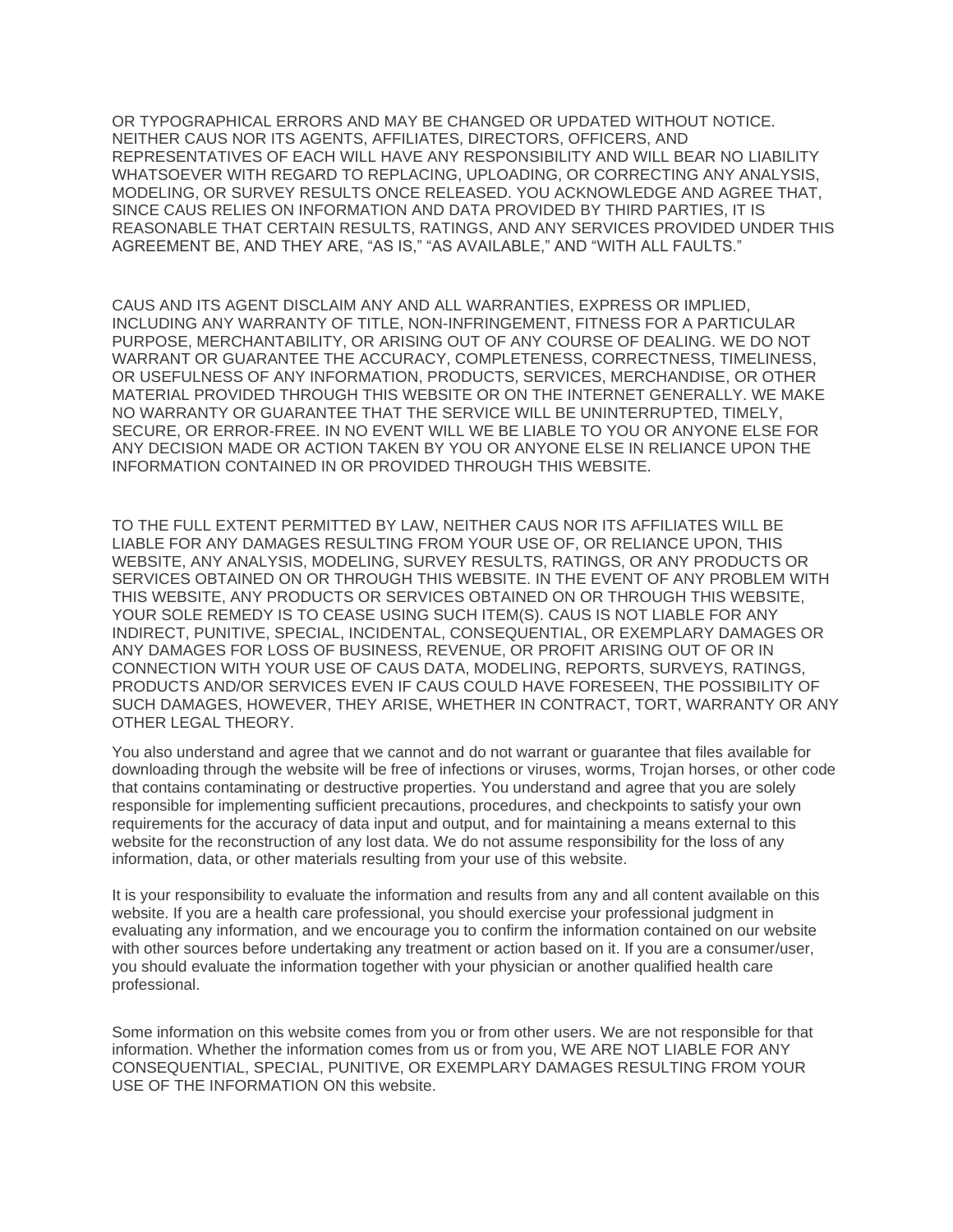You understand and agree that we cannot and do not operate, control, supply, endorse, warrant, or guarantee any information, products, services, or merchandise available on this website or through the internet, in general, in any way.

Content on this website may include links to external websites, which are evaluated for inclusion on this website using the following guidelines: The website provides related information or content (e.g., resources and tools) that is entirely, or at least in part, freely available to users. Links to external websites do not constitute an endorsement or sponsorship by us of such websites or the information, content, products, services, code, or other materials presented on or through such websites and/or services. The inclusion of any link to such sites on this website does not imply our endorsement or recommendation of that site and we do not represent or warrant that the contents of any third-party website and/or service is accurate, compliant with state or federal law, or compliant with copyright or other intellectual property laws. Although we are selective about the organizations we link to, WE DO NOT ASSUME ANY RESPONSIBILITY FOR ANY WEBSITES THAT ARE LINKED TO OUR SITE OR THAT YOU BROWSE AFTER FOLLOWING A LINK FROM this website.

While we welcome your feedback on this website, we reserve the right to make the final decisions about the content that is posted on the site and to remove such content in our unfettered discretion for any reason or no reason. If you believe that your work has been used on this website in a way that constitutes copyright infringement, please contact us by following the procedures described below. To register other types of complaints, you can use the "Report This" or "Contact Us" features or any other feedback link on our site to send us comments and criticisms, but IF YOU ARE DISSATISFIED WITH OUR RESPONSE OR WITH THE CONTENTS OF this website, YOUR ONLY REMEDY IS TO STOP USING THE WEBSITE.

# **Copyright**

You acknowledge and agree that the content and materials available on this website, including without limitation all text, graphics, user interfaces, visual interfaces, photographs, logos, taglines, audio and video media, artwork, design, structure, selection, coordination, expression, "look and feel" and the arrangement thereof, are protected by copyrights or other proprietary rights and laws. Among other things, this means you must not sell, license, rent, modify, distribute, copy, reproduce, transmit, publicly display, publicly perform, publish, adapt, edit, compile, or create derivative works from such content or materials except as expressly provided in these Terms of Use. You acknowledge and agree that the unauthorized use of the contents and materials on This website could cause irreparable harm to CAUS and that in the event of such unauthorized use, CAUS shall be entitled to an injunction in addition to any other remedies available at law or in equity.

# **Trademarks**

We or our partners also own the names we use for our products and services on this website, and these names are protected by trademark laws in the US and internationally. All trademarks are the property of their respective owners. CAUS's marks include without limitation the following:

- CAUS
- The Concerned Actuaries of the U.S.
- The CAUS logo
- The Concerned Actuaries Group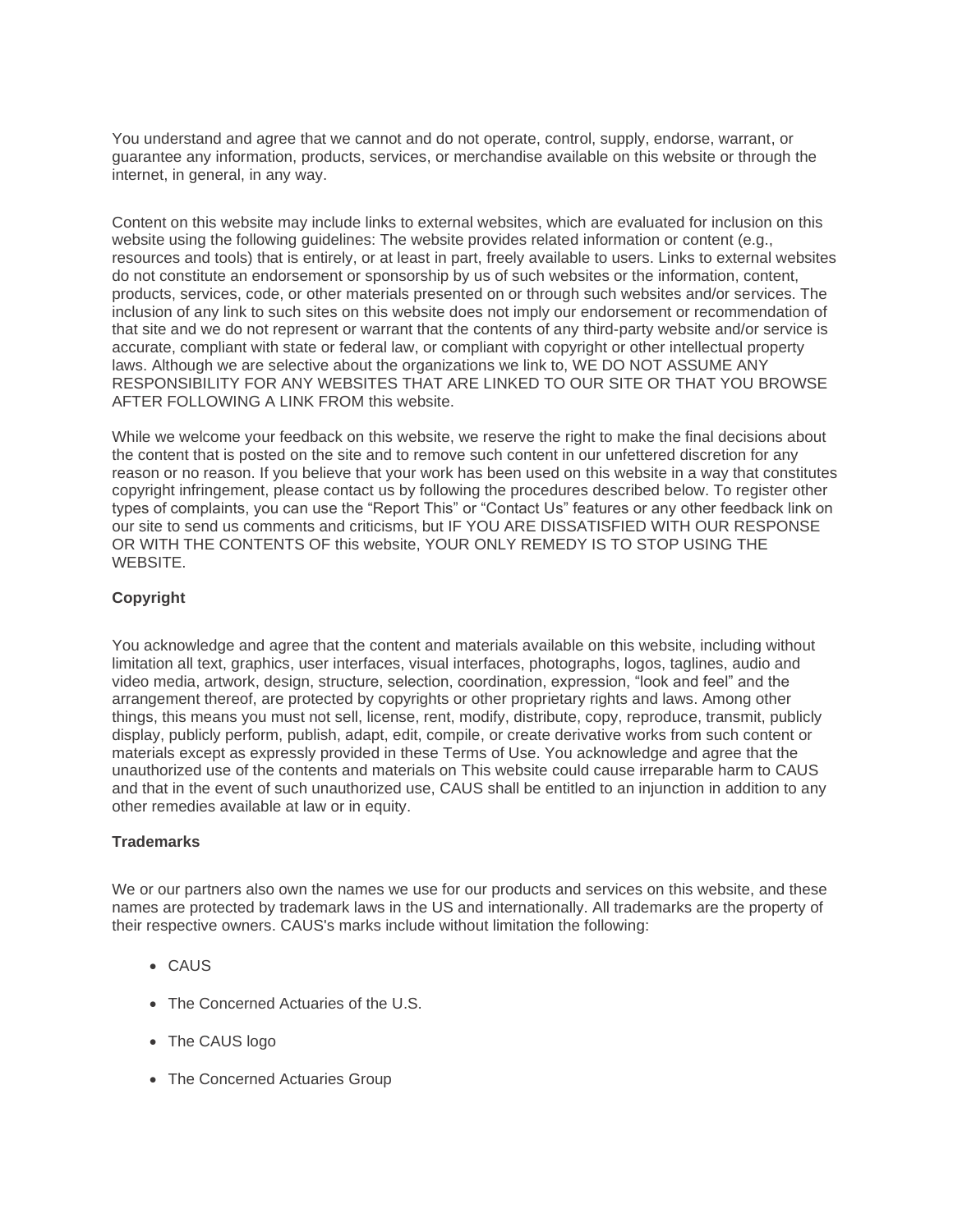# • CA2M

If your activities are noncommercial, you may make use of our trademarks by linking to us or discussing us with others, as long as you make it clear that we are the owner of the trademark. Any other uses of our trademarks require our prior written approval unless they constitute permissible fair use under applicable law.

Without limiting the foregoing, you may not use our trademarks in any of the following ways:

- In a non-CAUS product or service name or publication title.
- Within or as part of your own trademarks.
- To identify non-CAUS products or services.
- In a manner that will likely cause confusion.
- In a manner that implies that CAUS sponsors, endorses, or is otherwise connected with your activities, products, or services.
- In a manner that disparages CAUS.

# **Policy on Using and Sharing This websit[e](http://www.ihi.org/Pages) Content**

CAUS's goal is to make the content posted on this website free and open to all, as often as possible, and for our users to access our resources in order to promote the improvement of the financing and delivery of our nations (Unites States of America) social insurance and publicly financed programs.

In keeping with our mission, we invite registered users of this website to download, learn from, and share the content on this website, as permitted under these Terms of Use.

Unless otherwise prohibited, you may look at this website content online; download individual documents; print or email pages of content; download tools to your personal or handheld computer for later reading or use, and print a reasonable number of copies of pages for yourself or your colleagues, provided that:

- You may not modify the content or any copyright notices or source indications.
- You may NOT post the content directly to another website. Instead, because we update the content on This website frequently and want to make sure people are using the most up-to-date information, you should link to the content on This website.
- You must always credit CAUS (and any other sources specified for a specific piece of content) as the source of the material, as follows: "[Name of content item]. Madison Wisconsin: CAUS; [Year]. (Available on www.concernedactuaris.org)"
- You may not repackage our content for commercial purposes or otherwise offer it for sale.

Note that some content posted on this website originates from outside sources that have granted CAUS permission to post this content to our website only. Any further permissions for this content must be sought directly from the content owners.

You may be required to register and/or pay to access or use certain content on This website. You will be informed of any additional or modified terms governing your use of such content at the time of registration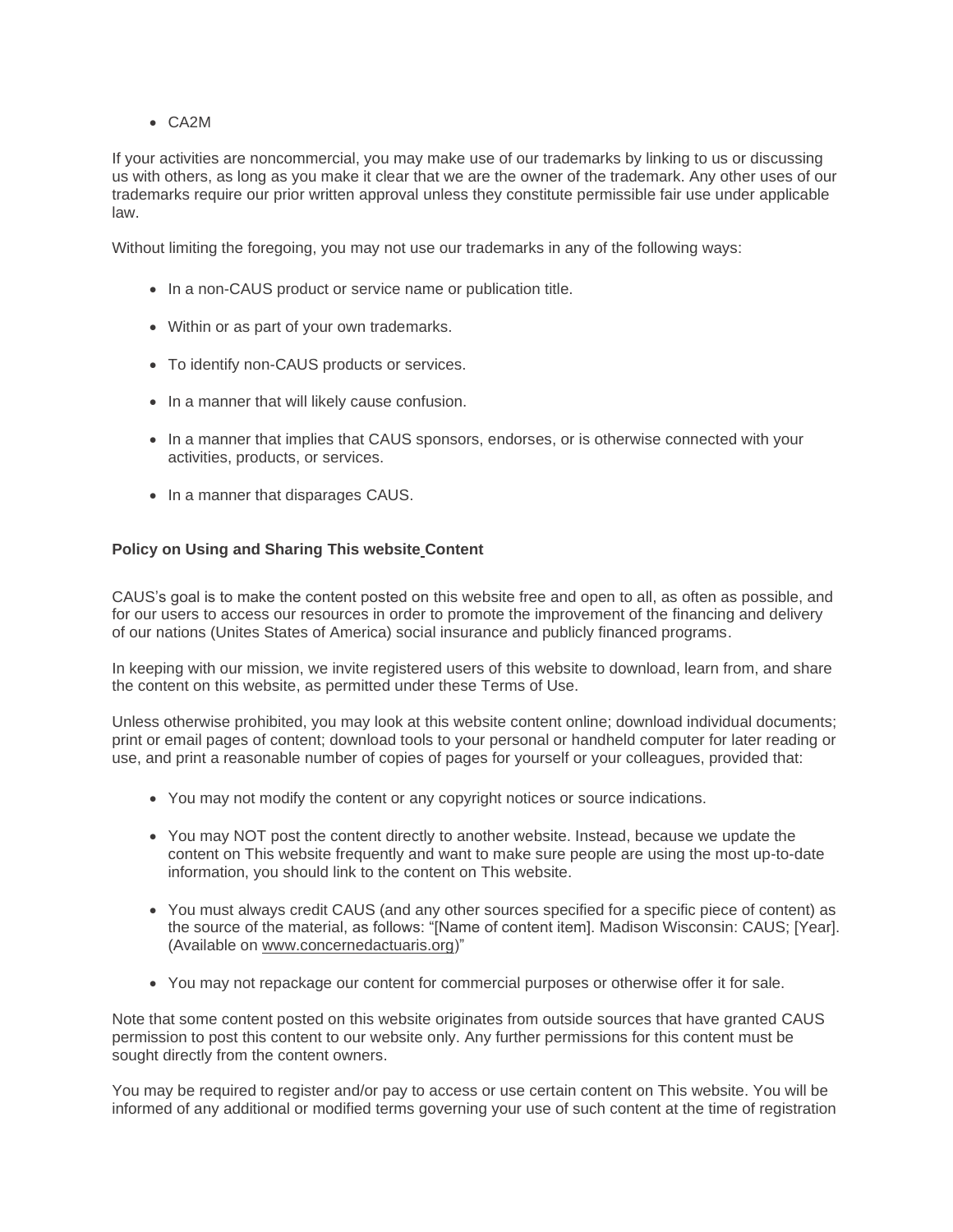or purchase, and your access to and use of such content will be subject to those additional or modified terms. If you register or pay for an individual account, you may not share your username or password with anyone else. If you register or pay for an organizational account, you may not share the organization's user name or password with anyone outside of the organization.

We reserve all other rights not expressly granted under these Terms of Use.

To request permission to use this website, including its content, in a manner other than as permitted under these Terms of Use, please send an email to Customer Service at [info@concernedactuaries.org.](mailto:info@concernedactuaries.org) Although we will try to respond in a timely manner, we are not always able to do so, and you do not have permission to vary your use of This website, including its content, unless and until we give you explicit permission to do so.

# **Linking to Us**

Usually, we do not mind if you have a simple link from your website to this website. However, because we update our content frequently and want to make sure people are using the most up-to-date information and recognize its source, you must not frame our site or incorporate pieces of it into a different site or product. You are not allowed to link to this website if you create or post illegal, obscene, or offensive content, or if the link in any way has a negative impact on our reputation.

# **Content That You Submit to This website**

Unless we tell you that something will be treated confidentially when you submit content to this website, including but not limited to documents, web page text, tools, reports, studies, comments, ratings, and postings to discussion boards, blogs, and wikis, you are giving us a royalty-free, worldwide, irrevocable, perpetual, nonexclusive license to use, reproduce, create derivative works from, modify, publish, edit, translate, distribute, perform, and display such content in any medium, form, format, or forum whether presently existing or developed later, and to sublicense such rights to others. For example, you give us the right to display an item of content, such as a document or comment that you provide to us or post in one of our discussion groups, blogs, wikis, or the Resources section, for as long as we want. We will consider requests to remove content that you make publicly available on This website on an individual basis, but CAUS will make the final decision whether or not to remove such content.

For our policies regarding information you place on This website that will be treated confidentially, please see our Privacy Policy.

You may not post any content, links, or code that would be, in the sole and absolute determination of CAUS, misleading, false, defamatory, vulgar, inappropriate, or harmful. We disclaim any liability for moderating such content but reserve the right to remove any such content at any time without your consent.

In consideration of your use of this website, you agree to provide true, accurate, and complete information. If you provide any information that is untrue, inaccurate, or incomplete, we may decline to permit your continued use of this website and may remove the content that you provided or posted.

If you submit or post any content or intellectual property to this website or CAUS, you represent and warrant that your submission or posting does not infringe the rights of the owner of such content or intellectual property or any other third party. You further represent and warrant that the owner of such content or intellectual property has expressly granted, or allowed you to grant, to CAUS a royalty-free, worldwide, irrevocable, perpetual, nonexclusive license to use, reproduce, create derivative works from, modify, publish, edit, translate, distribute, perform, and display such content or intellectual property in any medium, form, format, or forum whether presently existing or developed later, and to sublicense such rights to others.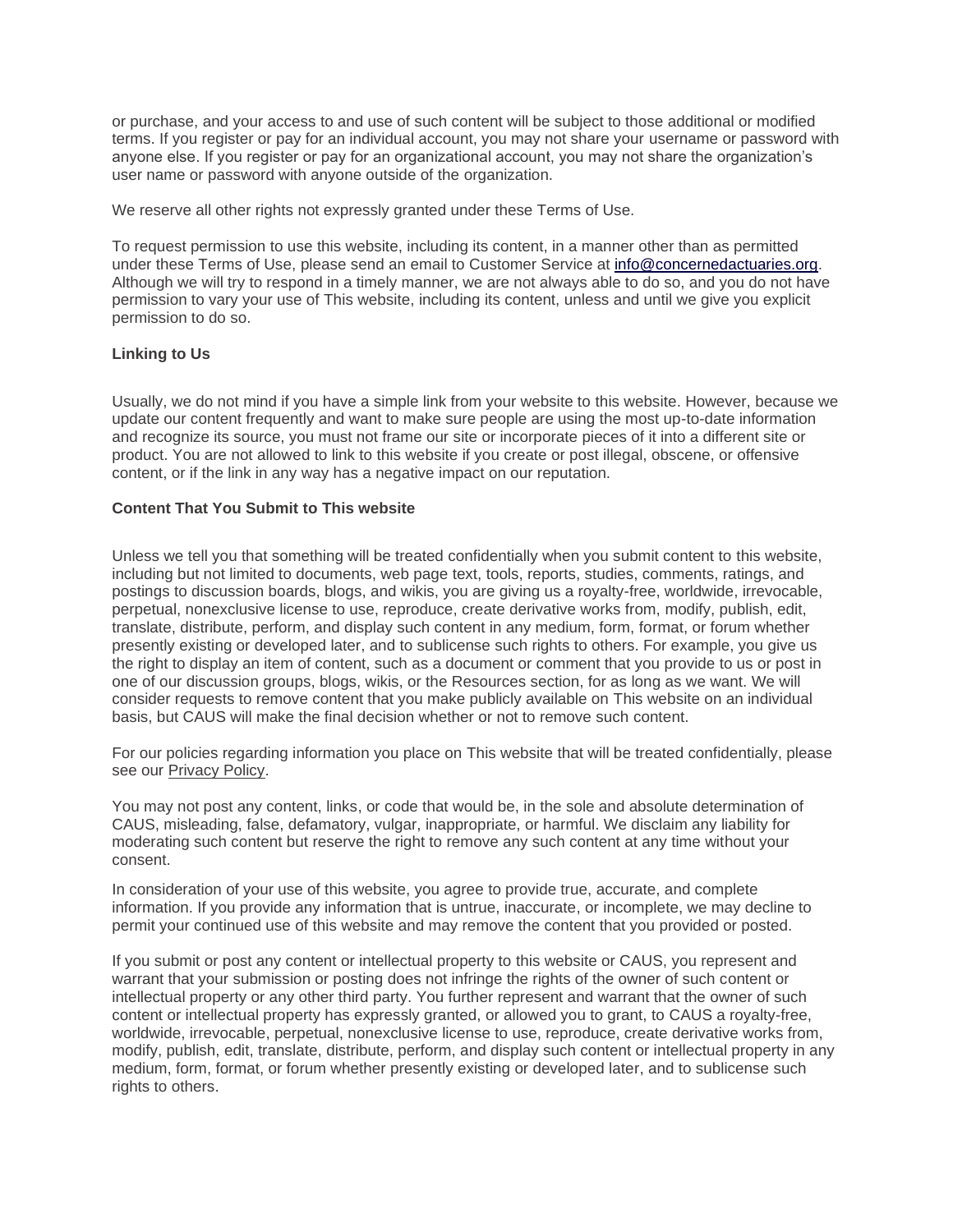#### **Advertising/Sponsorship and Solicitation Policy**

Unless expressly permitted by this website, you may not use this website or any information, tool or service provided by this website to solicit other users for any commercial purpose, or to advertise commercial programs, products, or services of any kind for which a fee is charged.

CAUS may permit advertising on and sponsorship of this website by third parties. We do not endorse any product or service provided by such parties.

#### **Procedure for Making and Responding to Claims of Copyright Infringement**

CAUS respects the rights of all copyright holders and has adopted and implemented a policy that provides for the termination in appropriate circumstances of users who post materials on this website that infringe the rights of copyright holders. If you believe that your work has been copied in a way that constitutes copyright infringement, please provide us the following information required by the Online Copyright Infringement Liability Limitation Act of the Digital Millennium Copyright Act, 17 U.S.C. § 512.

If you believe that your user submission that was removed (or to which access was disabled) is not infringing, or that you have the authorization from the copyright owner, the copyright owner's agent, or pursuant to applicable law, to post and use the content in your user submission, you may send a counternotice containing the following information to us:

To contact us for notice of claims of copyright infringement on or regarding this website: Customer Service [\(info@concernedactuaries.org\)](mailto:info@concernedactuaries.org).

#### **Laws That Govern This Agreement**

CAUS controls this website within the United States of America. This website can be accessed from any of the United States and from other countries worldwide. Because the laws of each state or country able to access this website may differ, by accessing this website both you and CAUS agree that the statutes and laws of the State of Wisconsin will apply to all matters relating to the use of this website. Both you and CAUS submit to jurisdiction in Wisconsin and further agree that any cause of action arising under these Terms of Use shall be brought exclusively in any state or federal court located in Madison, Wisconsin.

CAUS makes no representation that materials on this website are appropriate or available for use in other locations and accessing them from territories where their contents are illegal is prohibited. Those who choose to access This website from other locations do so on their own initiative and are responsible for compliance with local laws.

All information gathered from you, or that you provide to us, will be stored, and processed in the United States. If you access this website from a location other than the United States, your use of our site constitutes consent to the transfer of your information to the United States. Please note that U.S. law may not offer the same privacy protections as the law of your jurisdiction.

#### **About the Privacy Policy**

We pay special attention to privacy issues. You should exercise caution when deciding to disclose any sensitive information on This website. If you use certain features of This website, CAUS may make some of your personal information publicly available, such as your name, photo, job title, organization name, city, state, and country. These uses are more fully described in our Privacy Policy. Otherwise, we recommend that you use caution when deciding whether to give out your own personal information and that you never give out your address, phone number, date of birth, or social security number. You may